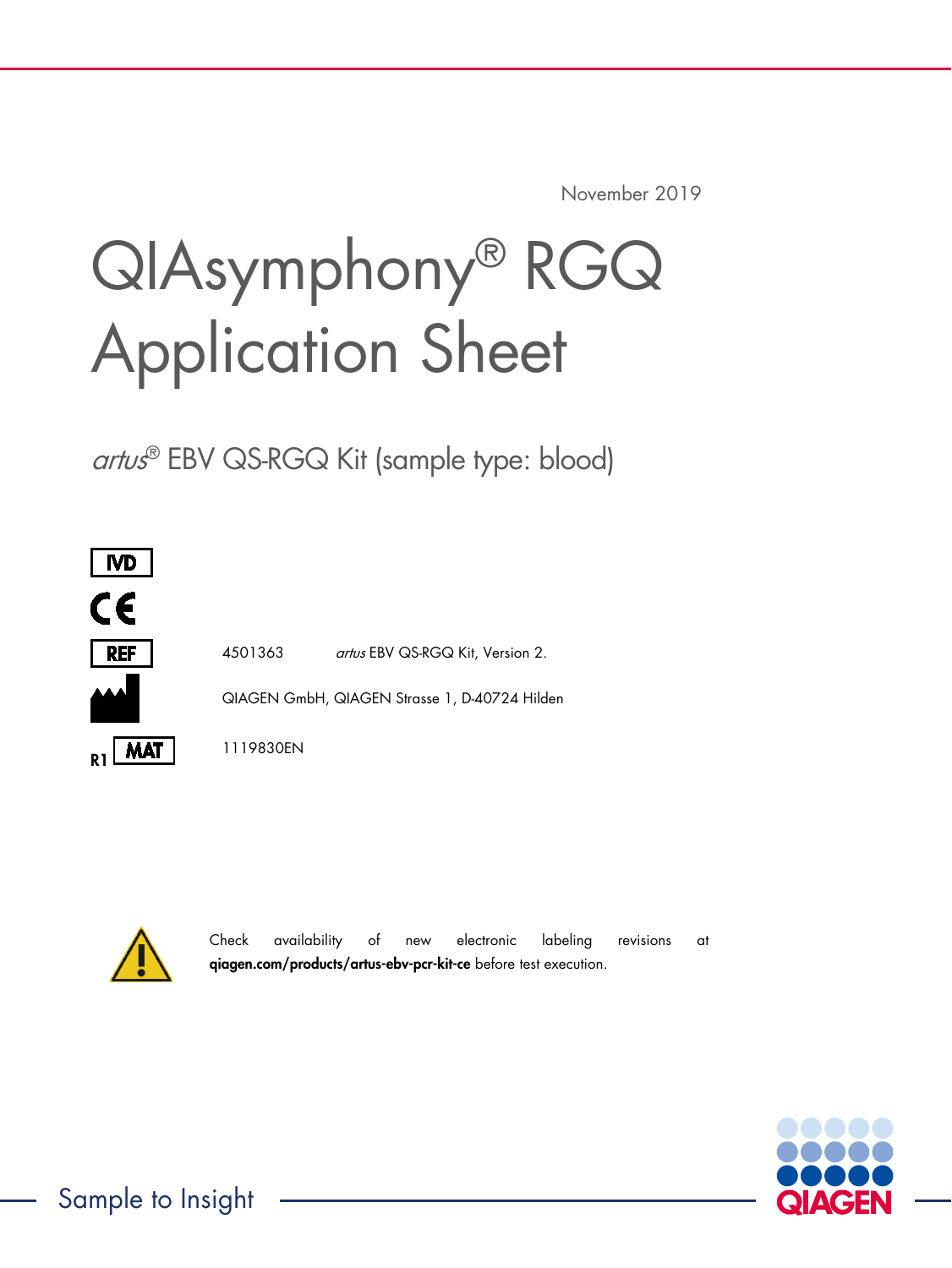# General Information

| Kit                                     | artus EBV QS-RGQ Kit, Version 2<br>(cat. no. 4501363)                                  |
|-----------------------------------------|----------------------------------------------------------------------------------------|
| Validated sample material               | Human EDTA whole blood                                                                 |
| Front-end purification                  | QlAsymphony DSP DNA Mini Kit<br>(cat. no. 937236)                                      |
| Sample volume (including excess volume) | $300$ $\mu$                                                                            |
| Assay Parameter Set                     | artus_EBV_blood200_V4<br>MA_artus_EBV_blood200_V4*                                     |
| Default Assay Control Set               | VirusBlood200_V5_DSP_artus_EBV                                                         |
| <b>Flution volume</b>                   | $60$ $\mu$                                                                             |
| Required software version               | Version 4.0 or higher                                                                  |
| Master mix volume                       | $30 \mu$                                                                               |
| Template volume                         | $20$ $\mu$                                                                             |
| Number of reactions                     | $6 - 24$                                                                               |
| Runtime on AS module                    | For 6 reactions: approximately 9 minutes<br>For 72 reactions: approximately 35 minutes |

\* Protocol for multi-assay run with artus CMV QS-RGQ Kit to load CMV RG IC for the purification process and assay setup.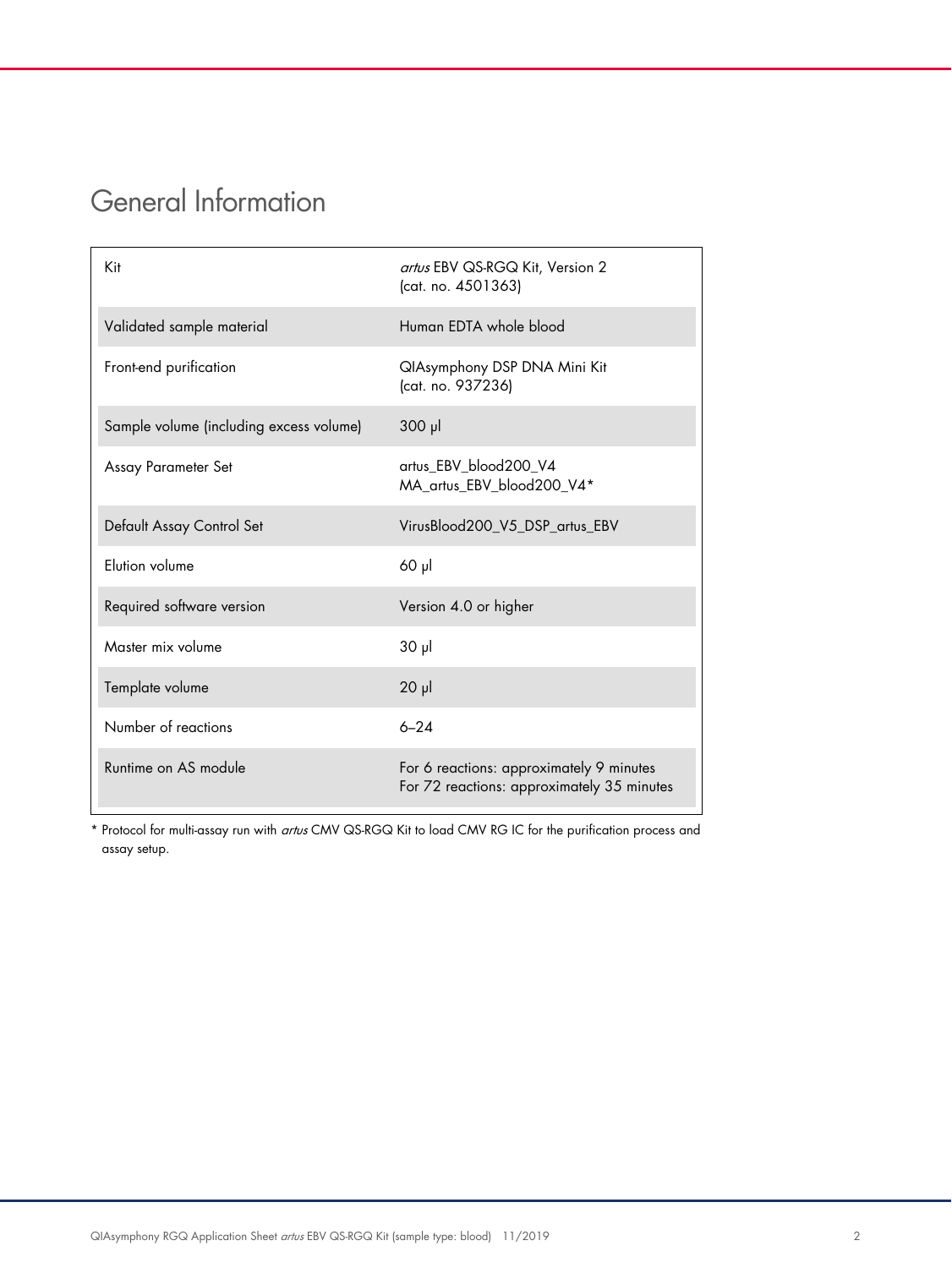# <span id="page-2-0"></span>Materials Required but Not Provided

## Purification kit

QIAsymphony DSP DNA Mini Kit (cat. no. 937236)

#### Adapters for the QIAsymphony SP

- Elution Microtube Rack QS (Cooling Adapter, EMT, v2, Qsym, cat. no. 9020730)
- **•** Transfer frame
- Tube Insert 3B (Insert, 2.0ml v2, samplecarr. (24), Qsym, cat. no. 9242083)

#### Consumables for the QIAsymphony SP

- Sample Prep Cartridges, 8-well (cat. no. 997002)
- 8-Rod Covers (cat. no. 997004)
- Filter-Tips, 1500 µl (cat. no. 997024)
- Filter-Tips, 200 µl (cat. no. 990332)
- **Elution Microtubes CL (cat. no. 19588)**
- Tip disposal bags (cat. no. 9013395)
- Micro tubes 2.0 ml Type H or Micro tubes 2.0 ml Type I (Sarstedt®, cat. nos. 72.693 and 72.694, www.sarstedt.com) for use with samples and internal controls

Adapters and reagent holders for the QIAsymphony AS

- Reagent holder 1 QS (Cooling Adapter, Reagent Holder 1, Qsym, cat. no. 9018090)
- RG Strip Tubes 72 QS (Cooling Adapter, RG Strip Tubes 72, Qsym, cat. no. 9018092)

Consumables for the QIAsymphony AS

- Strip Tubes and Caps, 0.1 ml (cat. no. 981103)
- Tubes, conical, 2 ml, Qsym AS (cat. no. 997102) or Micro tubes 2.0 ml Type I (Sarstedt, cat. no. 72.694.005)
- Possibly: Tubes, conical, 5 ml, Qsym AS (cat. no. 997104) or Tubes with flat base from PP (Sarstedt, cat. no. 60.558.001)
- Filter-Tips, 1500 µl (cat. no. 997024)
- Filter-Tips, 200 µl (cat. no. 990332)
- Filter-Tips, 50 µl (cat. no. 997120)
- Tip disposal bags (cat. no. 9013395)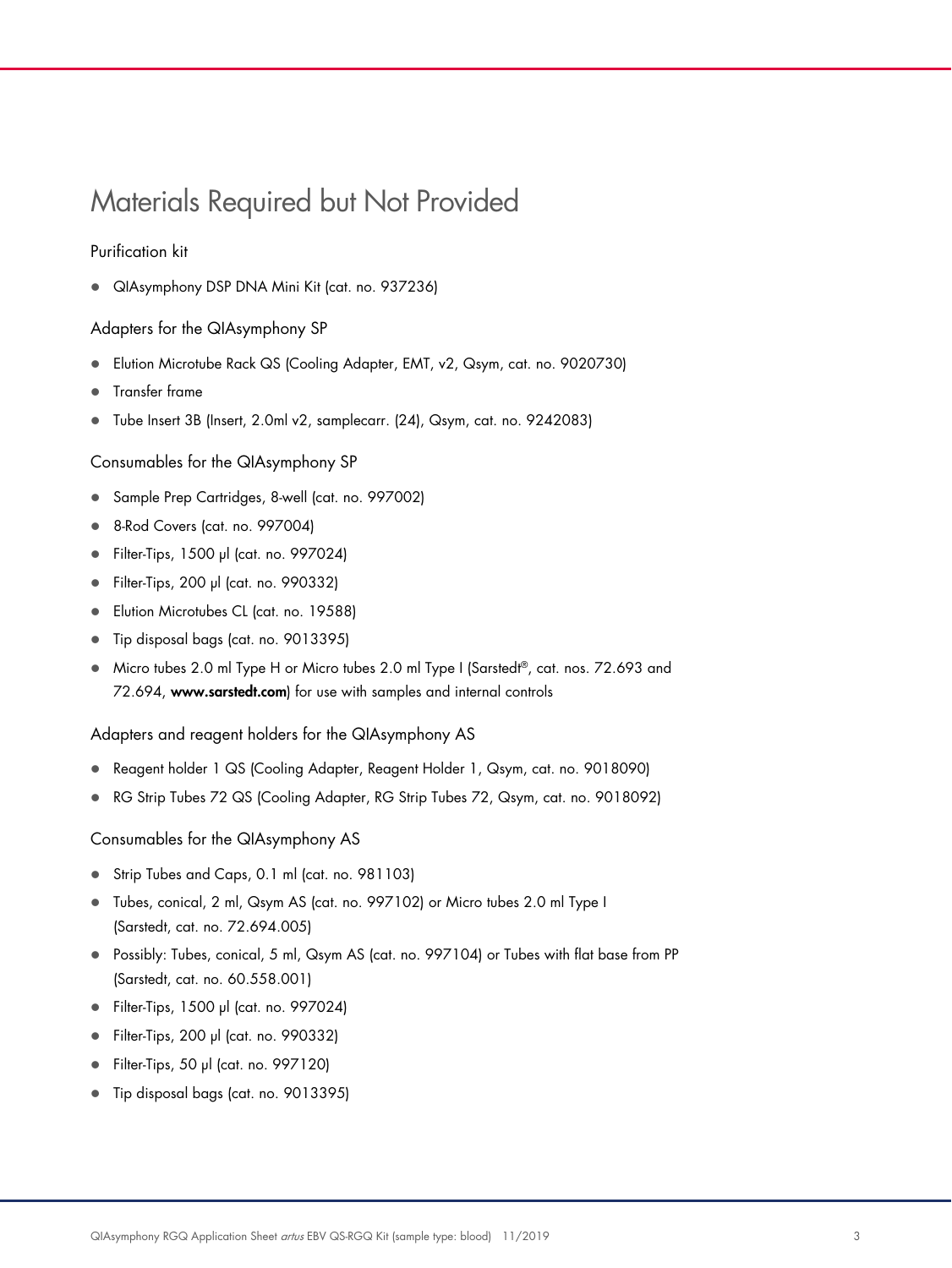# Specimen Handling and Storage

| Sample collection      | Blood sample<br>5-10 ml EDTA blood<br>$8x$ overhead mix $-$ no agitation!<br>Heparinized human samples must not be used.                                                                       |
|------------------------|------------------------------------------------------------------------------------------------------------------------------------------------------------------------------------------------|
| Sample storage         | Transfer into a sterile polypropylene tube<br>The sensitivity of the assay can be reduced if samples are frozen as a matter<br>of routine or stored for longer than 24 h.                      |
| Sample transport       | Shatterproof transport<br>Shipment within 24 hours<br>Mail shipment according to legal instructions for the transport of pathogen<br>material*<br>Blood samples should be shipped cool (2–8°C) |
| Interfering substances | Heparin $( \geq 10 \text{ IU/ml})$ affects the PCR. Samples collected in tubes containing<br>heparin as an anticoagulant or samples from heparinized patients must not<br>be used.             |
| Sample preparation     | Prevent formation of foam in or on the samples<br>Samples should be equilibrated to room temperature<br>$(15-25^{\circ}C)$ before starting the run.                                            |

\* International Air Transport Association (IATA). Dangerous Goods Regulations.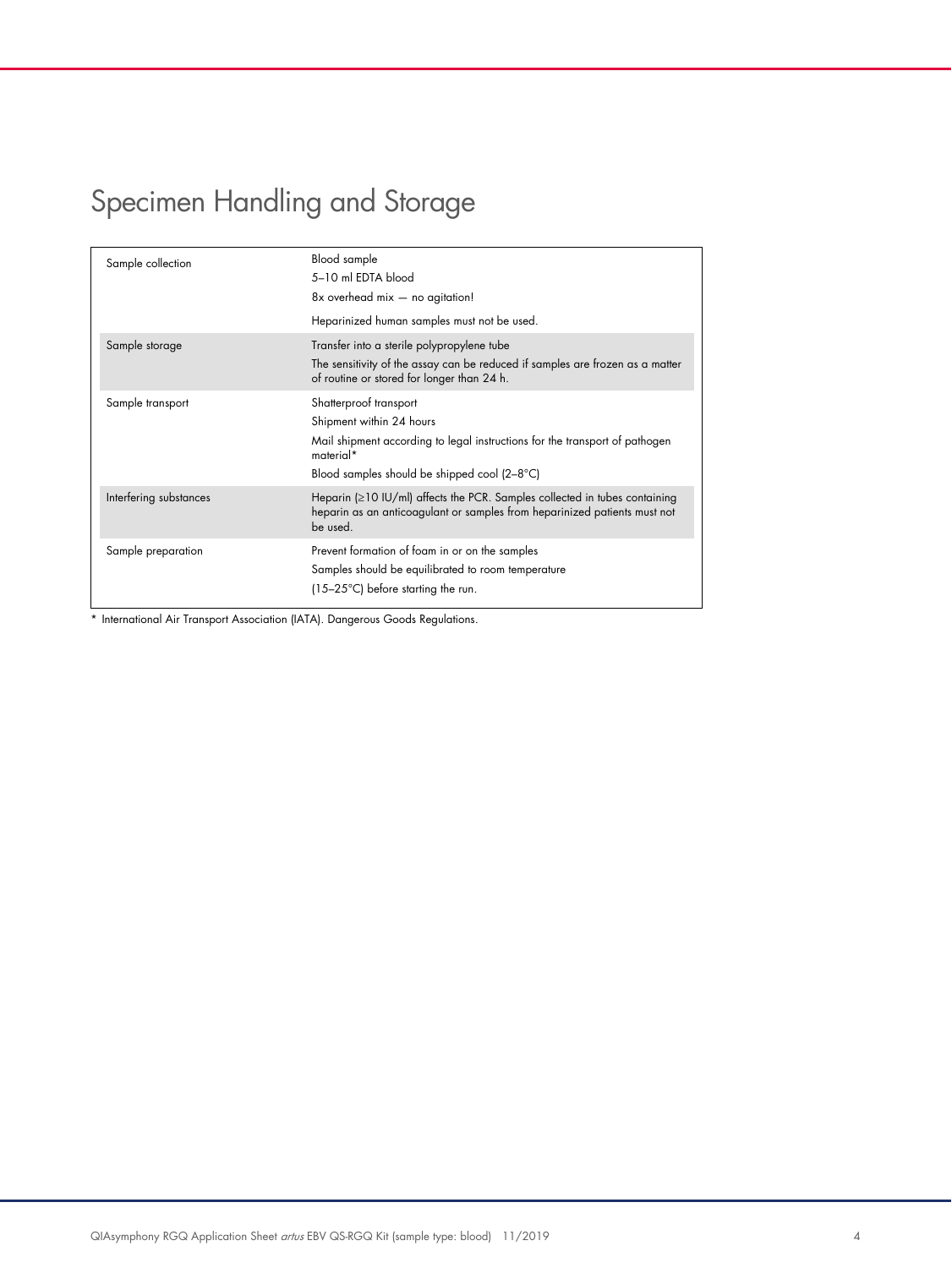# Procedure

## Addition of the internal control to the samples

Using the QIAsymphony DSP DNA Mini Kit in combination with the artus EBV QS-RGQ Kit requires introduction of the internal control (EBV RG IC) into the purification procedure to monitor the efficiency of sample preparation and downstream assay.

For a multi-assay run where both EBV and CMV will be assayed in the same PCR, make sure that the CMV RG IC, from the artus CMV QS-RGQ Kit, is used in the purification process. Use a CMV RG IC from the same lot for both sample preparation and for assay setup of the PCR controls. Do not use a CMV RG IC with a different lot number.

Internal controls must be added with Buffer ATE (ATE), and the total volume of the internal control Buffer ATE (ATE) mixture remains 60 µl.

The table represents the addition of internal control to the isolation at a ratio of 0.1 µl per 1 µl elution volume. We recommend preparing fresh mixtures for each run just before use.

Alternatively, the "IC Calculator" Tool in the QIAsymphony Management Console may be used.

| Component                                          | Volume (µl)<br>(Sarstedt tubes)*   | Volume (µl)<br>(Corning tubes) <sup>†</sup> |
|----------------------------------------------------|------------------------------------|---------------------------------------------|
| Internal control <sup>#</sup>                      | Q                                  |                                             |
| <b>Buffer ATE</b>                                  | 51                                 | 51                                          |
| Final volume per sample (excluding<br>dead volume) | 120                                | 120                                         |
| Total volume for n samples                         | $(n \times 60) + 360$ <sup>§</sup> | $(n \times 60) + 600$ <sup>1</sup>          |

\* Micro tubes 2.0 ml Type H and Micro tubes 2.0 ml Type I, Sarstedt cat. nos. 72.693 and 72.694.

† Tubes 14 ml, 17 x 100 mm polystyrene round-bottom (Corning® Inc., cat. no. 352051; Becton Dickinson was the previous supplier of this tube and Corning Inc. is now the new supplier).

‡ The calculation of the amount of internal control is based on the initial elution volumes (90 µl). Additional void volume depends on the type of sample tube used.

§ Internal control mixture corresponding to 6 additional samples (i.e., 360 µl) is required. Do not fill more than 1.92 ml total volume (corresponding to a maximum of 13 samples. These volumes are specific for Micro tubes 2.0 ml Type H and Micro tubes 2.0 ml Type I, Sarstedt cat. nos. 72.693 and 72.694).

¶ Internal control mixture corresponding to 10 additional samples (i.e., 600 µl) is required. Do not fill more than 13.92 ml total volume (corresponding to a maximum of 111 samples. These volumes are specific for Tubes 14 ml, 17 x 100 mm polystyrene round-bottom, Corning Inc., cat. no. 352051; Becton Dickinson was the previous supplier of this tube and Corning Inc. is now the new supplier).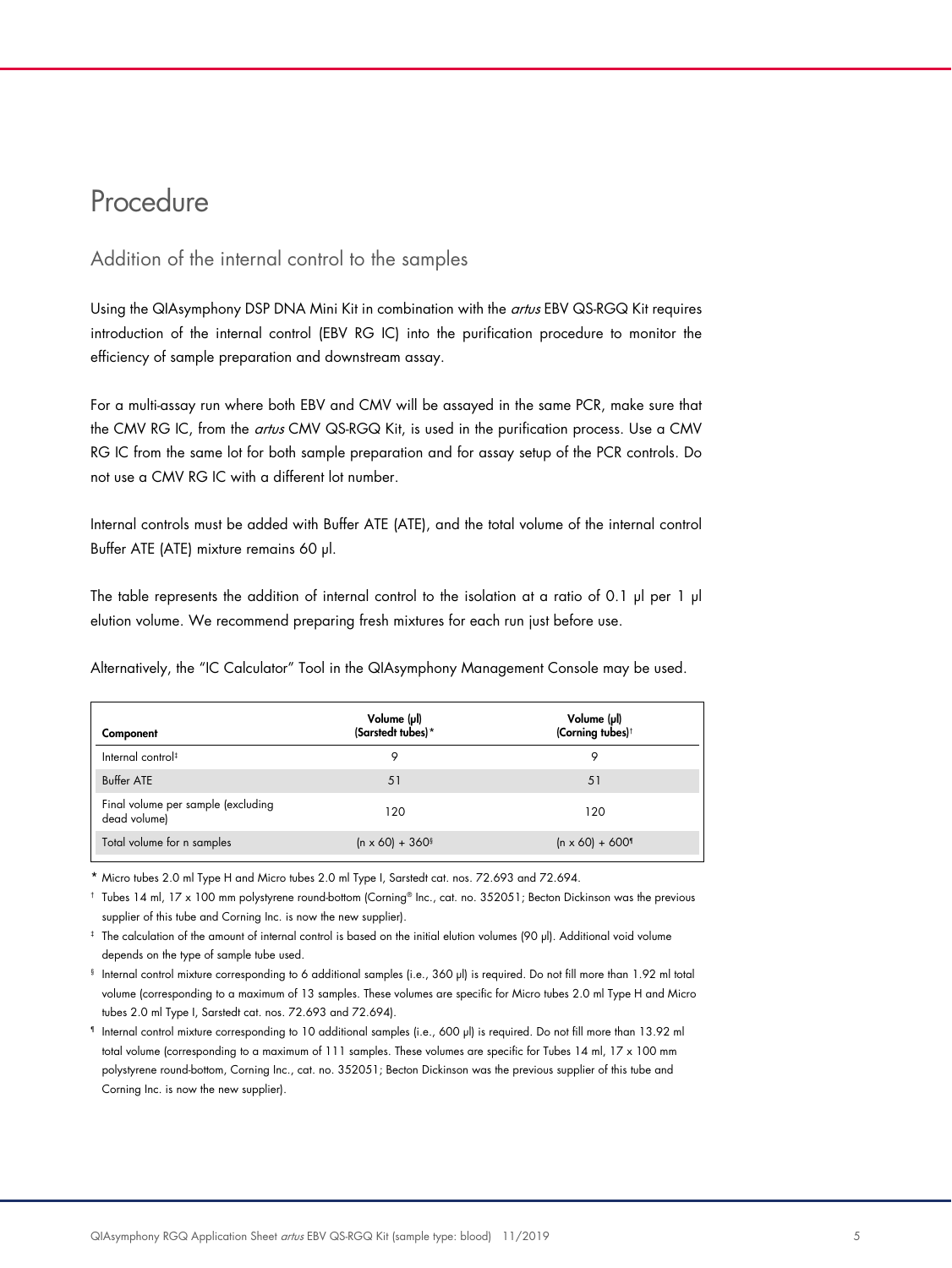# QIAsymphony SP setup

## "Waste" drawer

| Unit box holder 1-4        | Empty unit boxes                      |
|----------------------------|---------------------------------------|
| Waste bag holder           | Waste bag                             |
| Liquid waste bottle holder | Empty and install liquid waste bottle |

# "Eluate" drawer

| Elution rack    | Elution Microtubes CL on Elution Microtube Rack QS and<br>Transfer frame<br>Use slot 1, cooling position |
|-----------------|----------------------------------------------------------------------------------------------------------|
| Elution volume* | Preselected elution volume: 60 µl<br>Initial elution volume: 90 µl                                       |

\* The elution volume is preselected for the protocol. This is the minimum accessible volume of eluate in the final elution tube. The initial volume of elution solution is required to ensure that the actual volume of eluate is the same as the preselected volume.

# "Reagents and Consumables" drawer

| RC Position 1 and 2            | Load 1 reagent cartridge (RC) for up to 96 samples or 2<br>new reagent cartridges (RC) for up to 192 samples                          |
|--------------------------------|---------------------------------------------------------------------------------------------------------------------------------------|
| Tip rack holder positions 1-18 | Load sufficient racks of disposable filter-tips, 200 µl and<br>1500 µl (see "Required plasticware for 1-4 sample<br>batches", page 7) |
| Unit box holder position 1-4   | Load unit boxes containing sample prep cartridges and 8-<br>Rod Covers (see "Required plasticware for 1-4 sample<br>batches", page 7) |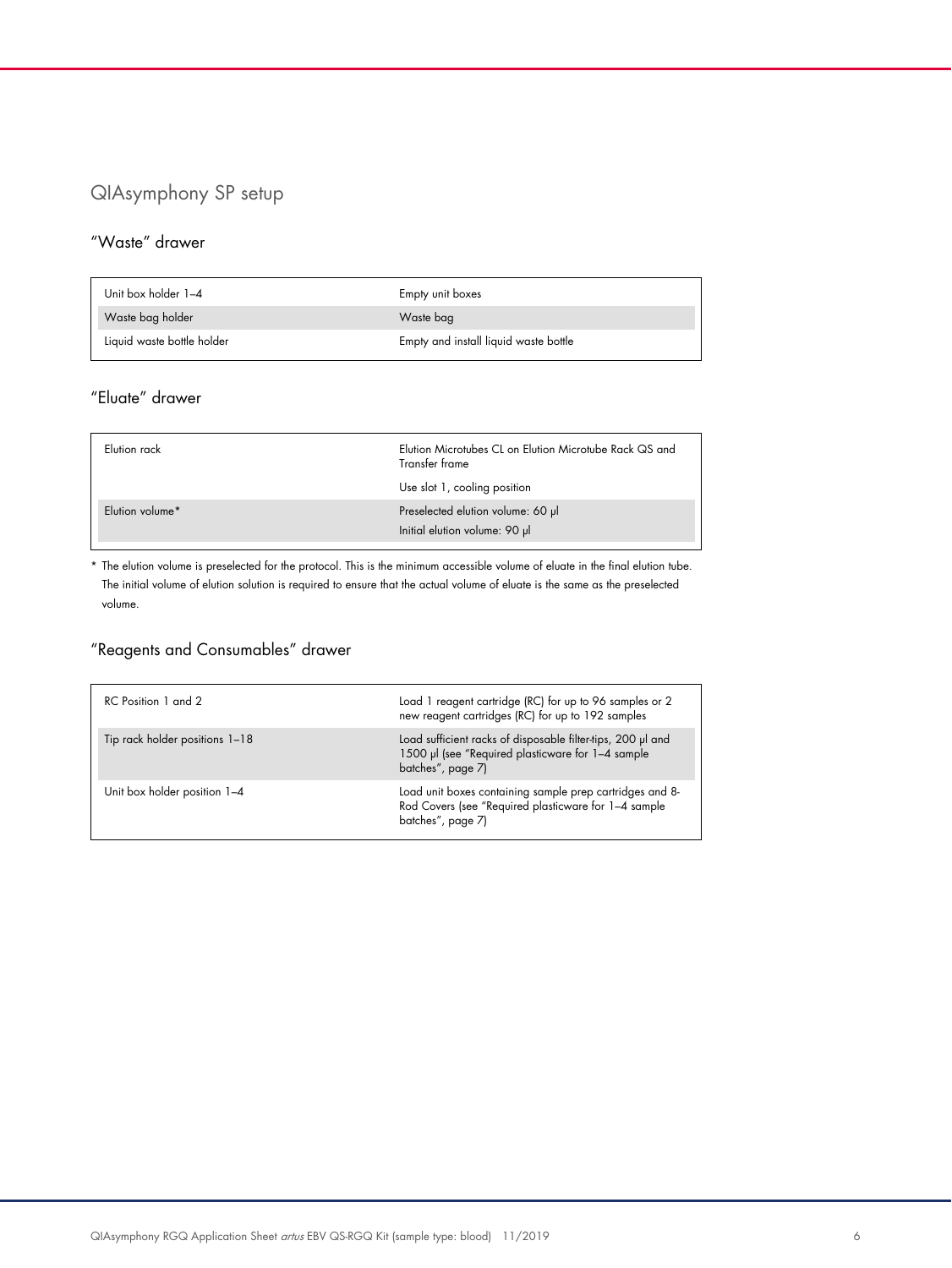# "Sample" drawer

| Sample type                             | Human EDTA Whole blood                                                                            |
|-----------------------------------------|---------------------------------------------------------------------------------------------------|
| Sample volume (including excess volume) | 300 ul                                                                                            |
| Sample tubes                            | Micro tubes 2.0 ml Type H or Micro tubes 2.0 ml Type I<br>(Sarstedt, cat. nos. 72.693 and 72.694) |
| Inseri                                  | Tube Insert 3B (cat. no. 9242083)                                                                 |

# <span id="page-6-0"></span>Required plasticware for 1–4 sample batches

| Component                                          | One batch,<br>24 samples* | Two batches,<br>48 samples* | Three batches,<br>72 samples* | Four batches,<br>96 samples* |
|----------------------------------------------------|---------------------------|-----------------------------|-------------------------------|------------------------------|
| Disposable filter-tips,<br>$200 \mu$ <sup>††</sup> | 26                        | 50                          | 74                            | 98                           |
| Disposable filter-tips, 1500<br>$\mu$  †‡          | 98                        | 188                         | 278                           | 368                          |
| Sample prep cartridges <sup>§</sup>                | 21                        | 42                          | 63                            | 84                           |
| 8-Rod Covers <sup>1</sup>                          | 3                         | 6                           | 9                             | 12                           |

\* Use of more than one internal control tube per batch and performing more than one inventory scan requires additional disposable filter tips.

† There are 32 filter-tips/tip rack.

‡ Number of required filter-tips includes filter-tips for 1 inventory scan per reagent cartridge.

§ There are 28 sample prep cartridges/unit box.

¶ There are twelve 8-Rod Covers/unit box.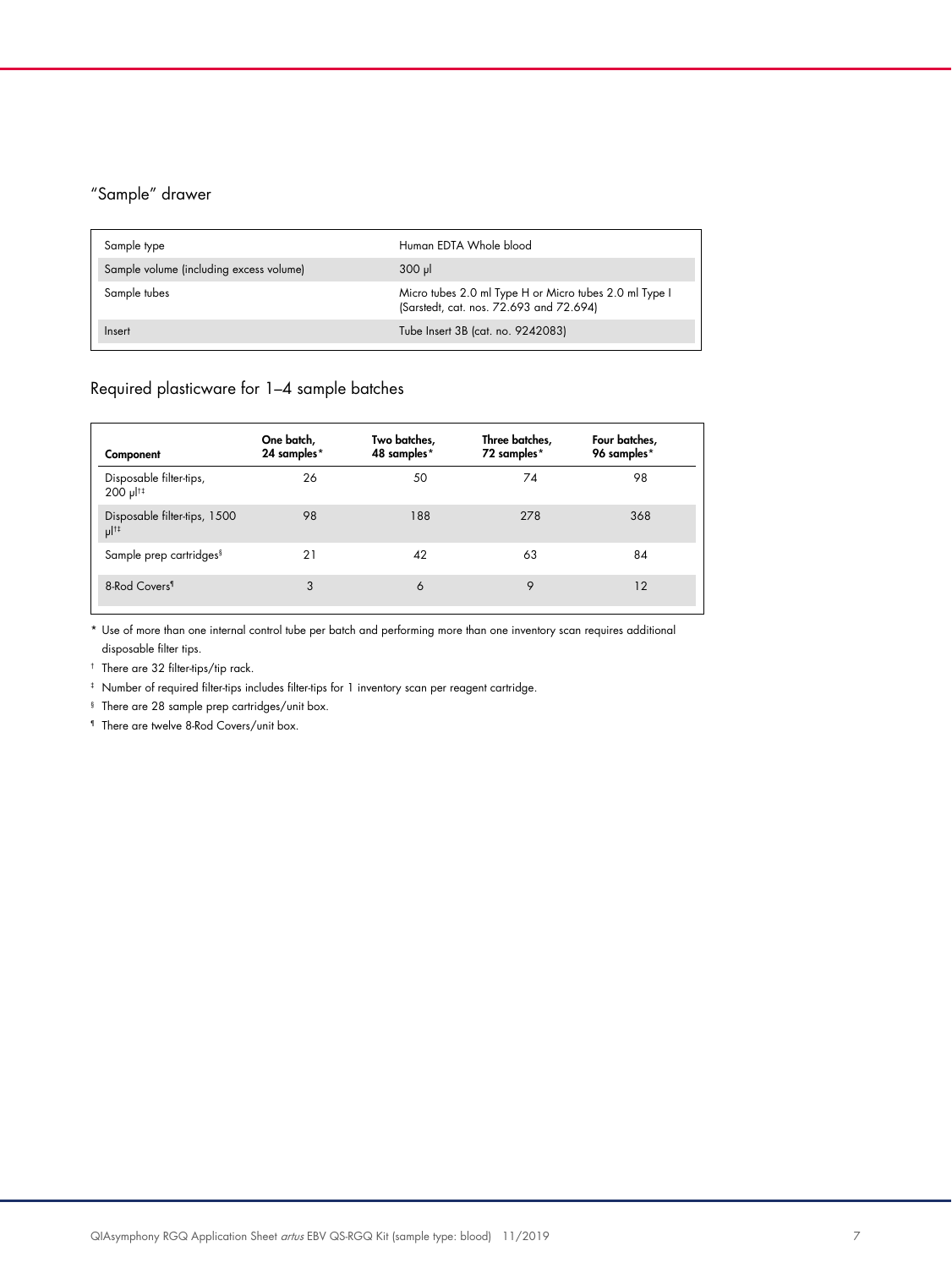# QIAsymphony AS setup

### Consumables

During the setup, the appropriate positions for each consumable on the QIAsymphony AS module are indicated on the touchscreen of the instrument.

| Consumable                                           | Name on touchscreen                         | For use with adapter/<br>reagent holder |
|------------------------------------------------------|---------------------------------------------|-----------------------------------------|
| Strip Tubes and Caps,<br>$0.1$ ml (250)              | QIA#981103<br>*StripTubes 0.1               | RG Strip Tubes 72 QS                    |
| Tubes, conical, 2 ml,<br>Qsym AS (500) <sup>1‡</sup> | QIA#997102<br>*T2.0 ScrewSkirt <sup>§</sup> | Reagent holder 1 QS                     |
| Tubes, conical, 5 ml,<br>Qsym AS (500) <sup>1‡</sup> | QIA#997104<br>*T5.0 ScrewSkirt <sup>§</sup> | Reagent holder 1 QS                     |

\* Indicates labware that can be cooled using a cooling adapter with bar code.

† For master mix components, system-prepared master mix, assay standards, and assay controls.

‡ Alternatively, the Sarstedt tubes described in ["Materials Required but Not Provided"](#page-2-0) can be used.

§ The suffix "(m)" in the touchscreen indicates that liquid level calculations for the respective tube have been optimized for reagents forming a concave meniscus.

## Adapters and reagent holders

| Rack/reagent holder | Name                 | Number required <sup>1</sup> |
|---------------------|----------------------|------------------------------|
| Reagent holders     | Reagent holder 1 QS  |                              |
| Sample racks        | RG Strip Tubes 72 QS |                              |

¶ Calculated for an assay run with 72 reactions.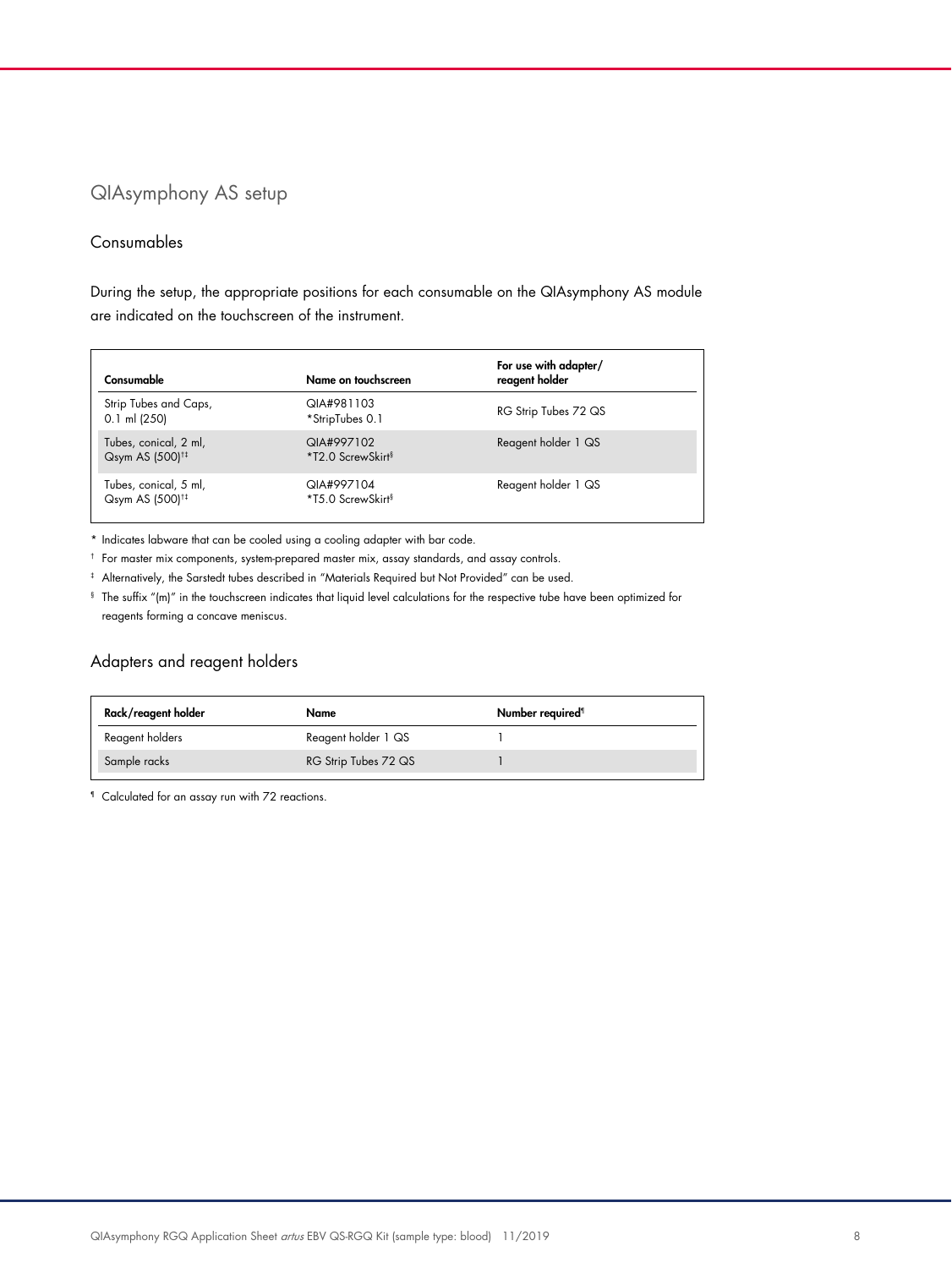# Filter-tips

Load tip racks starting with tip slots 1, 2 and 3 in the "Eluate and Reagents" drawer, and then load tip racks into tip slots 7, 8, and 9 in the "Assays" drawer.

| Consumable                  | Name on touchscreen | Minimum number for 24<br>reactions | Minimum number for 72<br>reactions |
|-----------------------------|---------------------|------------------------------------|------------------------------------|
| Filter-Tips, 1500 µl (1024) | 1500 µl             | 4                                  | Ô                                  |
| Filter-Tips, 200 µl (1024)  | $200$ $\mu$         | 10                                 | 9                                  |
| Filter-Tips, 50 µl (1024)   | $50 \mu$            | 25                                 | 73                                 |
| <b>Tip Disposal Bags</b>    |                     |                                    |                                    |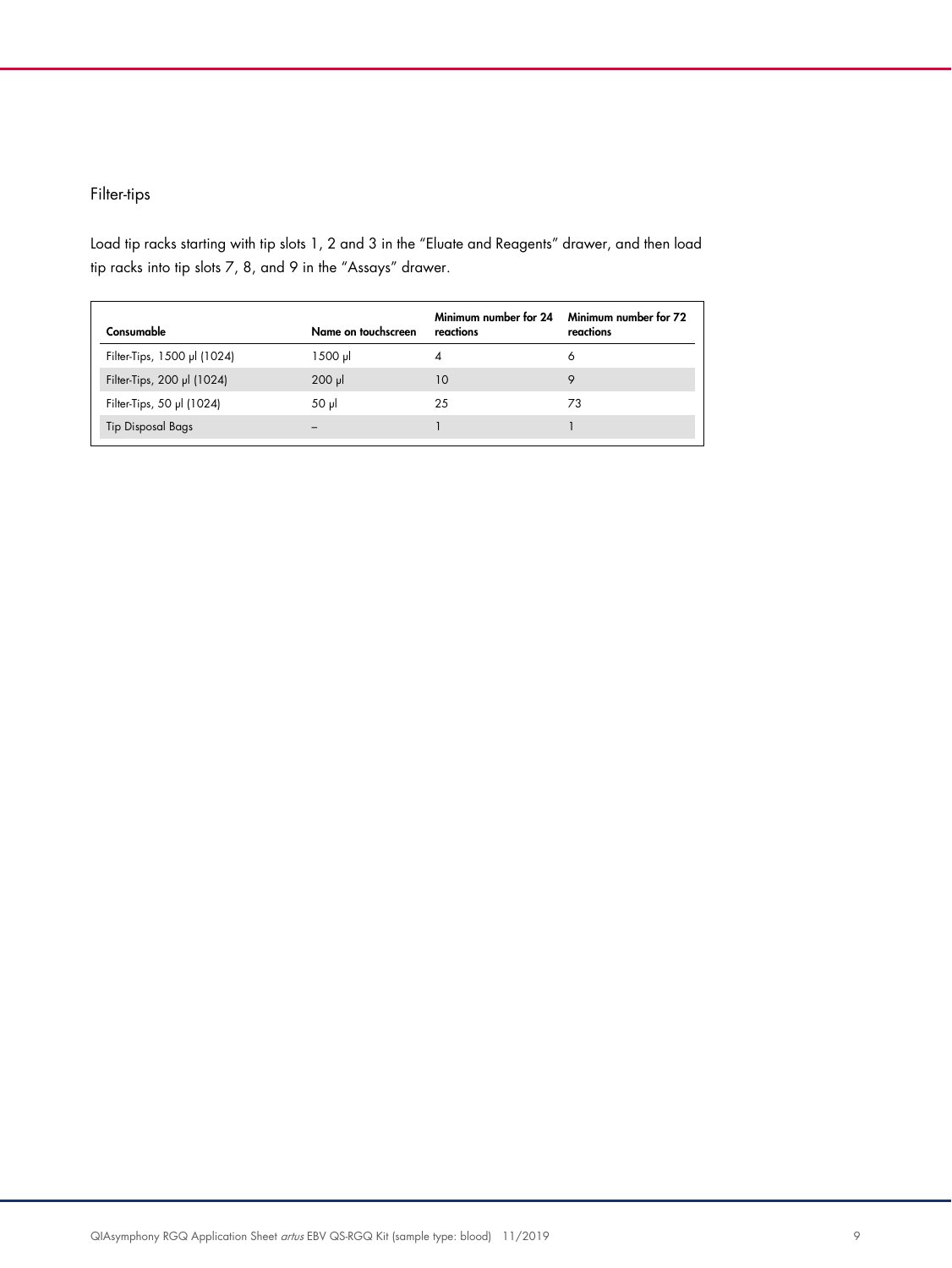## PCR on the Rotor-Gene Q<sup>[\\*](#page-9-0)</sup>

Refer to the software-specific protocol sheet Settings to run artus QS-RGQ Kits at [qiagen.com/products/artus-ebv-pcr-kit-ce](https://www.qiagen.com/products/diagnostics-and-clinical-research/transplant/artus-viral-load/artus-ebv-pcr-kits-ce/?clear=true#orderinginformation) for protocol details.

Specific settings for the artus EBV QS-RGQ Kit

With Rotor-Gene® software 2.1 or higher, the specific settings are shown below.

| Reaction Volume (µl)         | 50                                                                                                                                             |
|------------------------------|------------------------------------------------------------------------------------------------------------------------------------------------|
| Hold                         | Hold Temperature: 95 degrees<br>Hold Time: 10 minutes                                                                                          |
| Cycling                      | 45 times<br>95 degrees for 15 seconds<br>65 degrees for 30 seconds (Acquire on Green, Yellow and<br>activate touchdown function for 10 cycles) |
|                              | 72 degrees for 20 seconds                                                                                                                      |
| Auto-Gain Optimisation Setup | 65 degrees (Samples: Green; IC: Yellow)                                                                                                        |

#### Multi-assay run

The detection range of the fluorescence channels has to be determined according to the fluorescence intensities in the PCR tubes. Click Gain Optimisation in the New Run Wizard dialog box to open the Auto-Gain Optimisation Setup dialog box (see Step 6 and Figure 7 in the protocol sheet Settings to run artus QS-RGQ Kits).

For a single assay run, set the calibration temperature to 65 to match the annealing temperature of the amplification program. For a multi-assay run where both EBV and CMV will be assayed in the same PCR, adjust the fluorescence channel intensities manually.

<span id="page-9-0"></span>\* If applicable, Rotor-Gene Q 5plex HRM instrument with a production date of January 2010 or later. The production date can be obtained from the serial number on the back of the instrument. The serial number is in the format "mmyynnn" where "mm" indicates the production month in digits, "yy" indicates the last two digits of the production year, and "nnn" indicates the unique instrument identifier.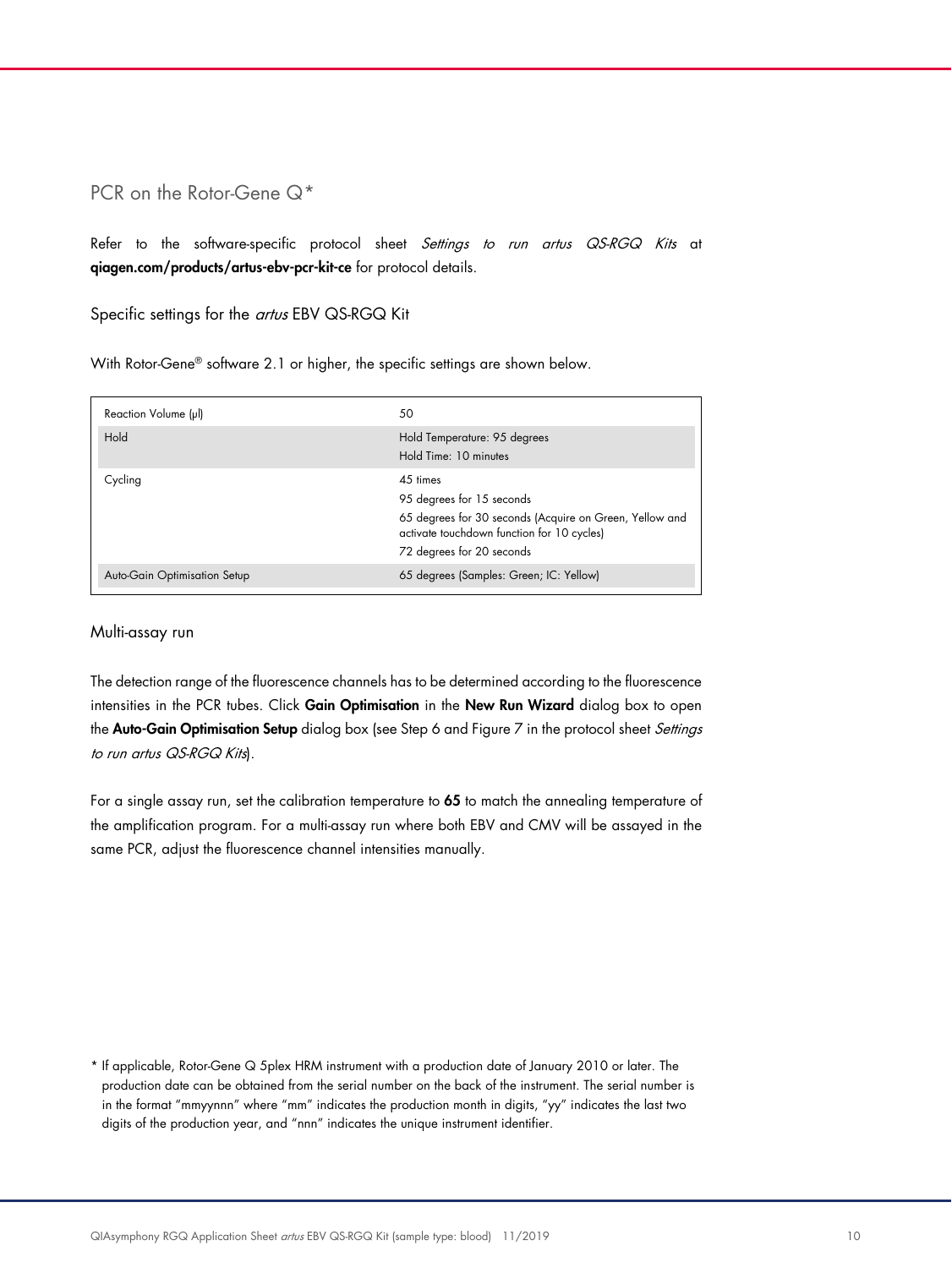1. Click Edit (Figure 1) to edit the fluorescence channels.

|                 | <b>Auto-Gain Optimisation Setup</b>                                                                 |                                                                                     |                                                                                                                                                                                                                                         |                |          | $\vert x \vert$      |
|-----------------|-----------------------------------------------------------------------------------------------------|-------------------------------------------------------------------------------------|-----------------------------------------------------------------------------------------------------------------------------------------------------------------------------------------------------------------------------------------|----------------|----------|----------------------|
| Optimisation:   | chemistry you are performing.<br><b>Optimise All</b><br>Perform Optimisation Before 1st Acquisition | Set temperature to $\boxed{65}$ $\rightarrow$ degrees.<br><b>Optimise Acquiring</b> | Auto-Gain Optimisation will read the fluoresence on the inserted sample at<br>different gain levels until it finds one at which the fluorescence levels are<br>acceptable. The range of fluorescence you are looking for depends on the |                |          |                      |
| Name            | Perform Optimisation At 65 Degrees At Beginning Of Run.<br>Channel Settings:<br>Tube Position       | Min Reading                                                                         | Max Reading                                                                                                                                                                                                                             | Min Gain       | Max Gain | Add<br>Edit          |
| Green<br>Yellow | 1                                                                                                   | 5FI<br>5FI                                                                          | <b>10FI</b><br>10FI                                                                                                                                                                                                                     | $-10$<br>$-10$ | 10<br>10 | Remove<br>Remove All |
|                 |                                                                                                     |                                                                                     |                                                                                                                                                                                                                                         |                |          |                      |

Figure 1. Adjusting the fluorescence channel intensity manually. Adjust the intensity for every fluorescence channel at different tube positions for different assays (CMV and EBV).

2. Set the tube position for a tube for the first *artus* assay (e.g., EBV). Set the tube position for all fluorescence channels, and click OK (Figure 2).



Figure 2. Setting the tube position.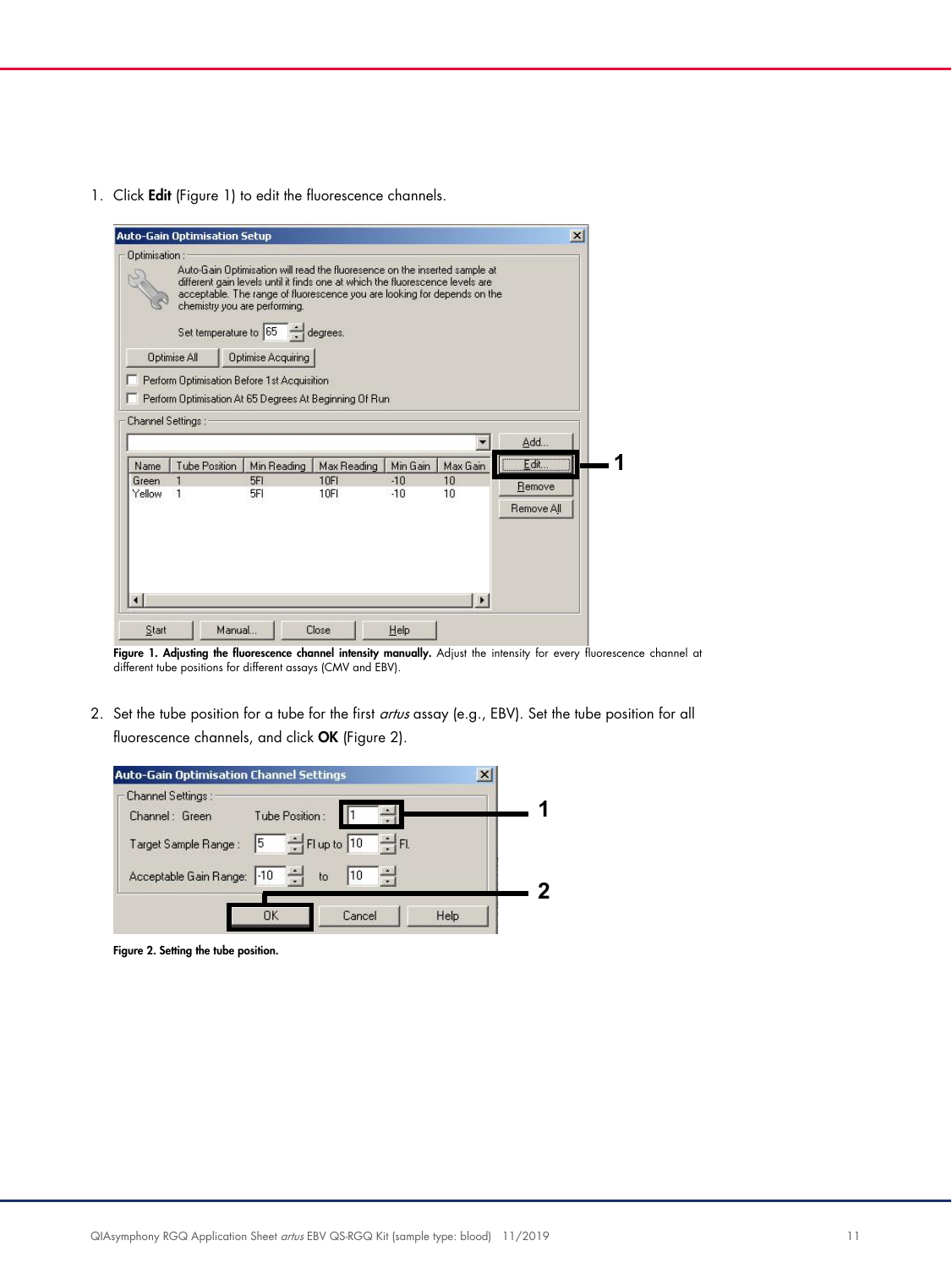3. Click Start to begin the gain optimization for the first artus assay (Figure 3).

|                        |                                                         | Auto-Gain Optimisation Setup                           |                                                                                                                                                                                                                                         |          |                |            |
|------------------------|---------------------------------------------------------|--------------------------------------------------------|-----------------------------------------------------------------------------------------------------------------------------------------------------------------------------------------------------------------------------------------|----------|----------------|------------|
| Optimisation:          |                                                         |                                                        |                                                                                                                                                                                                                                         |          |                |            |
|                        | chemistry you are performing.                           |                                                        | Auto-Gain Optimisation will read the fluoresence on the inserted sample at<br>different gain levels until it finds one at which the fluorescence levels are<br>acceptable. The range of fluorescence you are looking for depends on the |          |                |            |
|                        |                                                         | Set temperature to $\boxed{65}$ $\rightarrow$ degrees. |                                                                                                                                                                                                                                         |          |                |            |
|                        | <b>Optimise All</b>                                     | <b>Optimise Acquiring</b>                              |                                                                                                                                                                                                                                         |          |                |            |
|                        |                                                         |                                                        |                                                                                                                                                                                                                                         |          |                |            |
|                        | Perform Optimisation Before 1st Acquisition             |                                                        |                                                                                                                                                                                                                                         |          |                |            |
|                        | Perform Optimisation At 65 Degrees At Beginning Of Run. |                                                        |                                                                                                                                                                                                                                         |          |                |            |
|                        |                                                         |                                                        |                                                                                                                                                                                                                                         |          |                |            |
|                        | Channel Settings:                                       |                                                        |                                                                                                                                                                                                                                         |          |                |            |
|                        |                                                         |                                                        |                                                                                                                                                                                                                                         |          |                | Add        |
|                        |                                                         |                                                        |                                                                                                                                                                                                                                         |          |                |            |
| Name                   | <b>Tube Position</b>                                    | Min Reading                                            | Max Reading                                                                                                                                                                                                                             | Min Gain | Max Gain       |            |
| Green                  | 1                                                       | 5FI                                                    | 10FI                                                                                                                                                                                                                                    | $-10$    | 10             | Edit       |
| Yellow                 | 1                                                       | 5FI                                                    | 10FI                                                                                                                                                                                                                                    | $-10$    | 10             | Remove     |
|                        |                                                         |                                                        |                                                                                                                                                                                                                                         |          |                | Remove All |
|                        |                                                         |                                                        |                                                                                                                                                                                                                                         |          |                |            |
|                        |                                                         |                                                        |                                                                                                                                                                                                                                         |          |                |            |
|                        |                                                         |                                                        |                                                                                                                                                                                                                                         |          |                |            |
|                        |                                                         |                                                        |                                                                                                                                                                                                                                         |          |                |            |
|                        |                                                         |                                                        |                                                                                                                                                                                                                                         |          |                |            |
| $\left  \cdot \right $ |                                                         |                                                        |                                                                                                                                                                                                                                         |          | $\blacksquare$ |            |
| Start                  | Manual                                                  |                                                        | Close                                                                                                                                                                                                                                   | Help     |                |            |

Figure 3. Starting the gain optimization.

4. Wait until Completed appears in the Running Auto-Gain Optimisation window (Figure 4). Write down the selected gain values for both channels, and then click Close (Figure 4).

| <b>Running Auto-Gain Optimisation</b>                                                                                           |              |       |       |                                      |       |    |
|---------------------------------------------------------------------------------------------------------------------------------|--------------|-------|-------|--------------------------------------|-------|----|
| Messages:                                                                                                                       |              |       |       |                                      |       |    |
| Reading at Gain 5.33  40.05FI (Too high)<br>Reading at Gain 2.67  13.87FI (Too high)<br>Poeding at Gain 1.22 P. 16FI (In range) | 100          |       |       |                                      |       |    |
| Gain 1,33 was selected.                                                                                                         | l8N          |       |       |                                      |       |    |
| For channel Yellow:<br>Looking for readings between 5FI and 10FI<br>On tube $1$ :                                               | l60          |       |       |                                      |       |    |
| Reading at Gain 0  4,83FI (Too low)<br>Reading at Gain 5,33  40,1FI (Too high)<br>Reading at Gain 2,67  13,78FI (Too high)      | 40           |       |       |                                      |       |    |
| rding at Gain 1,00 m. O.P.I (In range)<br>Gain 1,33 was selected.                                                               | 20           |       |       |                                      |       |    |
| Completed.                                                                                                                      | :14          | 02:15 | 02:16 | 02:17                                | 02:18 | 02 |
| Close                                                                                                                           | Set: 65 deg. |       |       | Actual: 65,0 decChan: Yellow Gain: 1 |       |    |

Figure 4. Gain optimization completed. Note gain values (in this case, 1.33 for both fluorescence channels).

5. Repeat steps 1-4 for a tube position for the second artus assay (e.g., CMV).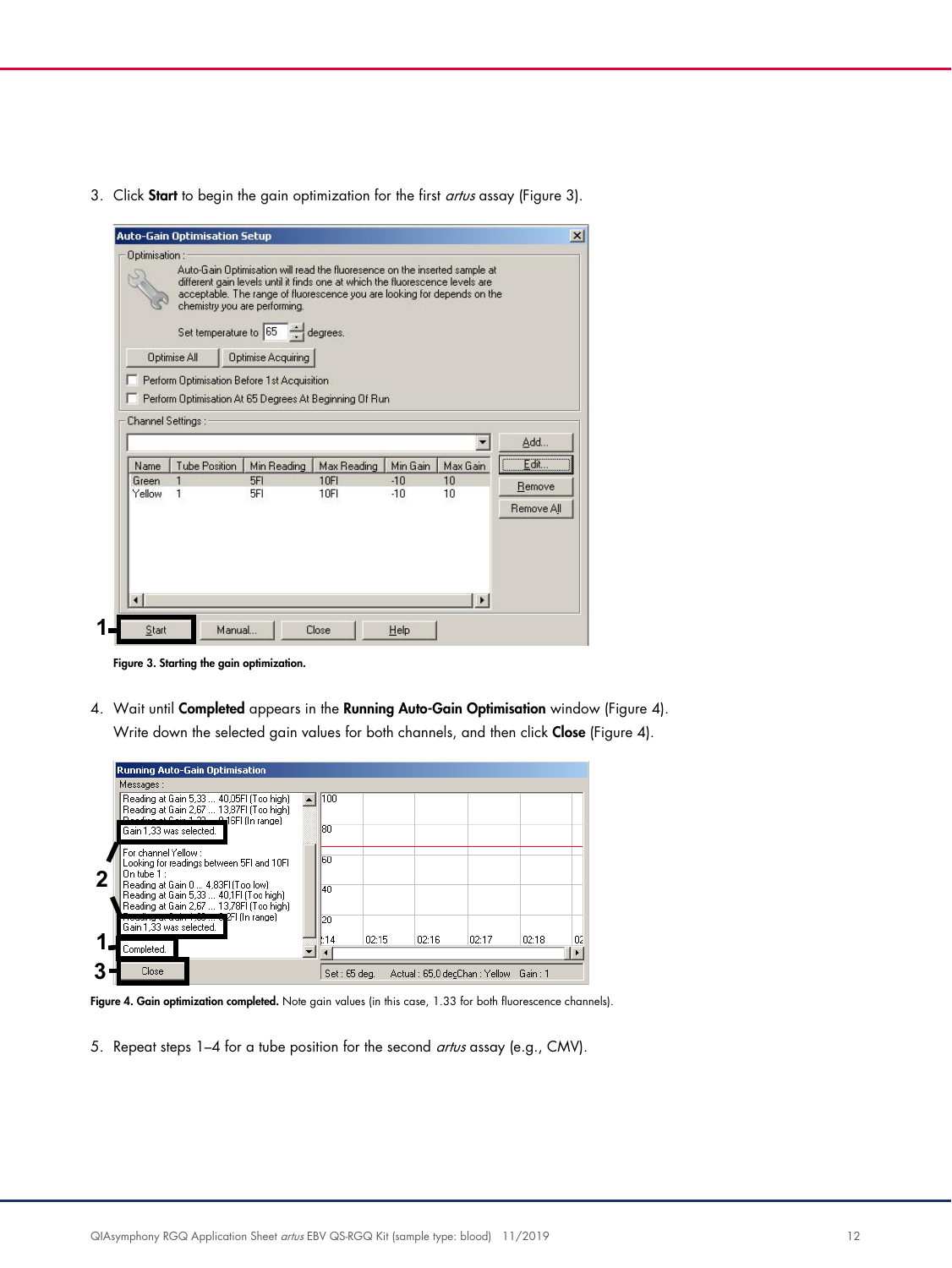6. Click Edit Gain to edit the gain values manually (Figure 5).

| <b>New Run Wizard</b> |                                   |                                                                                                                                                                                | $\vert x \vert$     |
|-----------------------|-----------------------------------|--------------------------------------------------------------------------------------------------------------------------------------------------------------------------------|---------------------|
|                       | Temperature Profile :             |                                                                                                                                                                                | This box displays   |
|                       |                                   | help on elements in<br>the wizard. For help<br>on an item, hover<br>your mouse over the<br>item for help. You<br>can also click on a<br>combo box to display<br>help about its |                     |
|                       | Edit Profile<br>Channel Setup:    |                                                                                                                                                                                | available settings. |
|                       | Source<br>Name                    | Create New<br>Gain<br>Detector                                                                                                                                                 |                     |
|                       | Green<br>470nm<br>Yellow<br>530nm | $\mathbf{0}$<br>510nm<br>E dit.<br>5,33<br>555nm                                                                                                                               |                     |
| 0000000               | 585nm<br>Orange<br>625nm<br>Red   | 610nm<br>0<br>Edit Gain<br>10<br>660nm                                                                                                                                         |                     |
|                       | 680nm<br>Crimson                  | <b>Hemove</b><br>7<br>710hp<br>Reset Defaults                                                                                                                                  |                     |
|                       | Gain Optimisation                 |                                                                                                                                                                                |                     |
|                       | Skip Wizard                       | << Back<br>Next >>                                                                                                                                                             |                     |

Figure 5. Editing the gain values manually.

7. Select the lowest gain value for Cycling Green noted in step 4, and enter this value manually in the Gain for Green window (Figure 6). Select the lowest gain value for Cycling Yellow noted in step 4, and enter this value manually in the Gain for Yellow window (Figure 6).



Figure 6. Manually entering the lowest gain values.

Note: The gain values determined by the channel calibration (or manually assigned) are saved automatically and are listed in the last menu window of the programming procedure (Figure 7).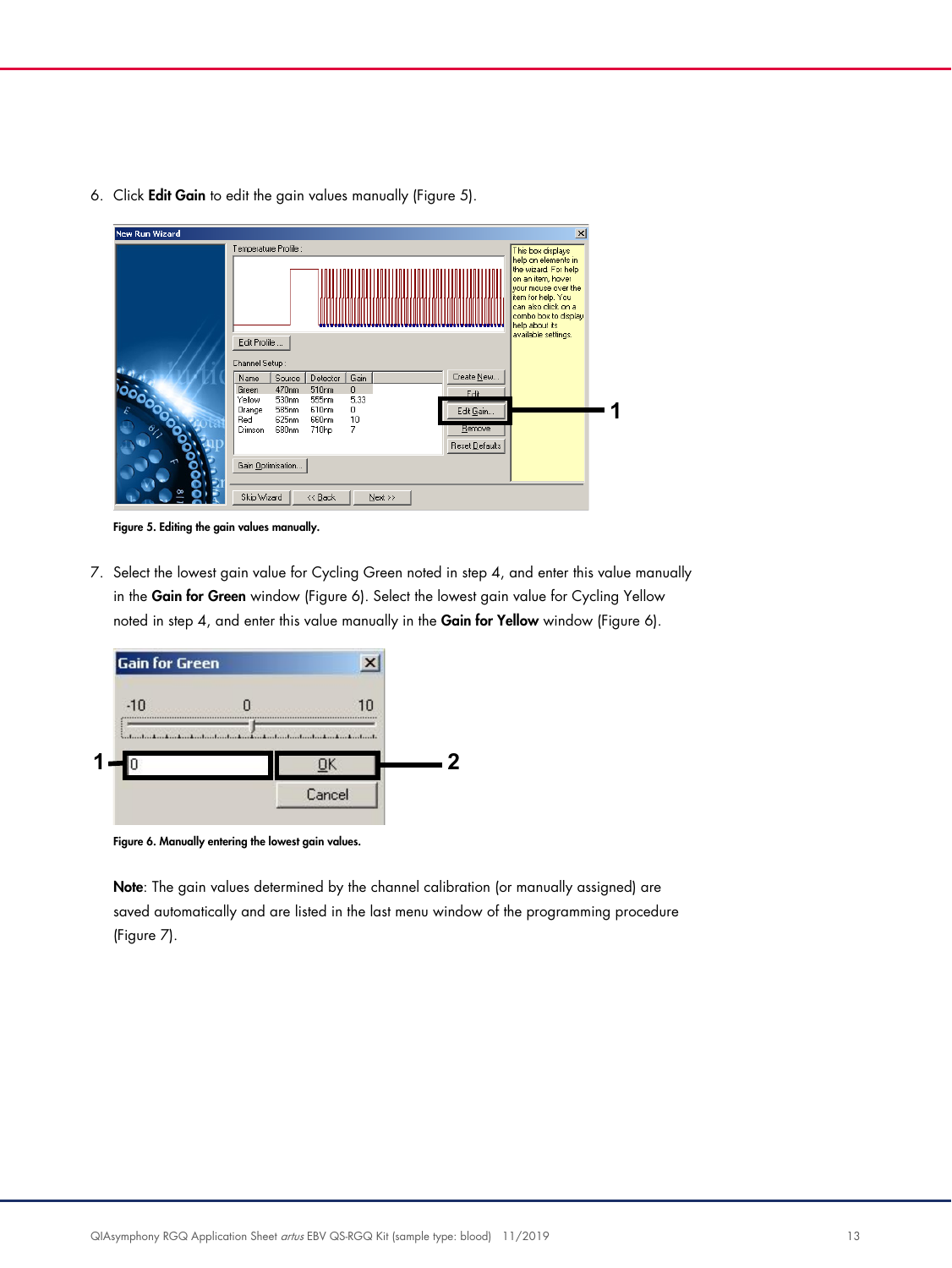#### 8. Click Start Run.



Figure 7. Starting the run.

# Interpretation of results

This section describes interpretation of results on the Rotor-Gene Q. Review also the sample status information from the QIAsymphony SP/AS result files for analysis of the complete sample-to-result workflow. Only samples with a valid status should be used.

The artus EBV QS-RGQ Kit can be run on the Rotor-Gene Q using manual analysis with Rotor-Gene Q software 2.1 or higher. The following sections describe interpretation of results using Rotor-Gene Q software 2.1 or higher.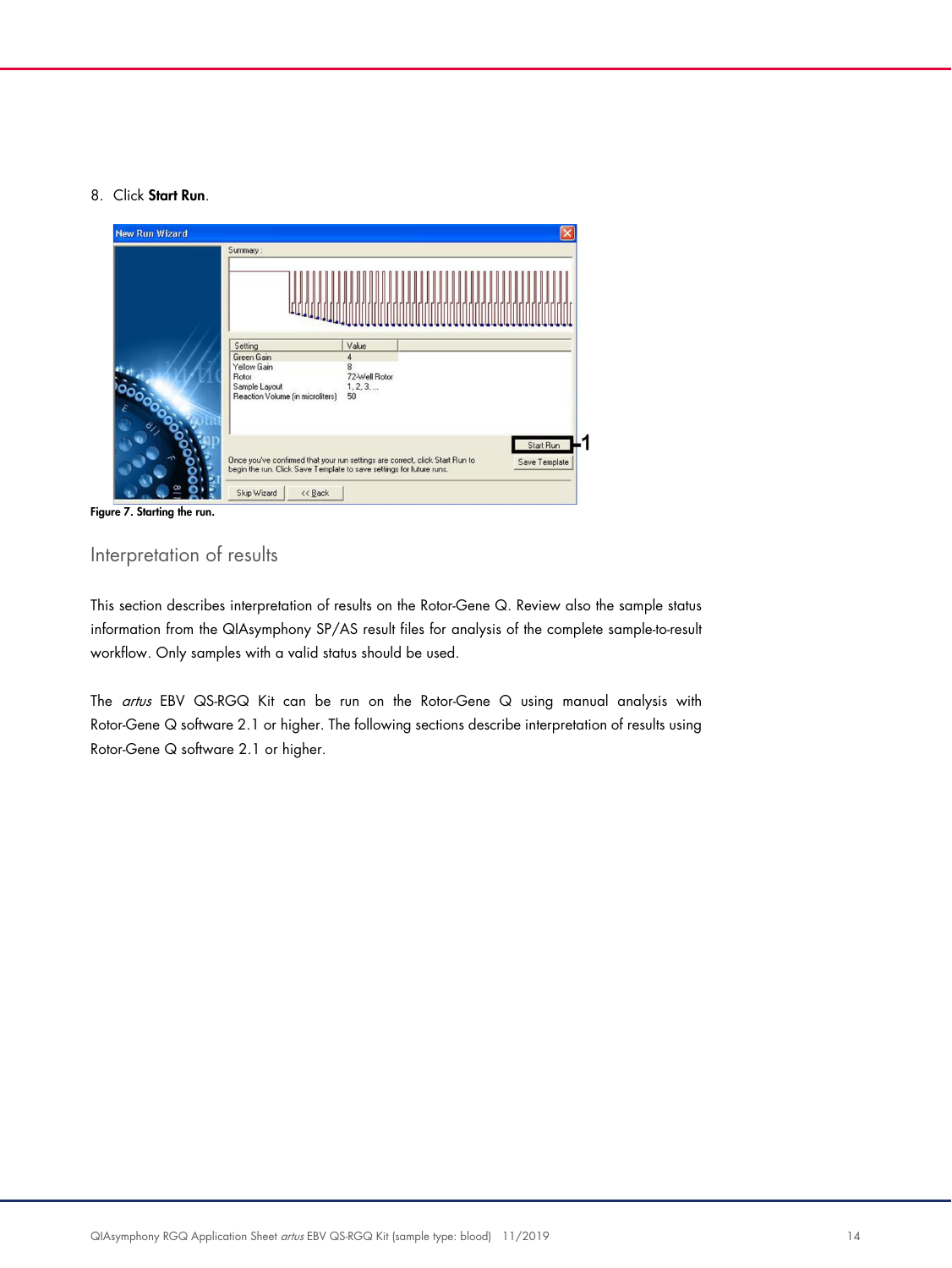#### Signal detection and conclusions — blood

| Signal in channel<br><b>Cycling Green</b> | Signal in channel<br><b>Cycling Yellow</b> | Quantitative result<br>(copies/ml) | Interpretation                                                                                                                                    |
|-------------------------------------------|--------------------------------------------|------------------------------------|---------------------------------------------------------------------------------------------------------------------------------------------------|
| Yes                                       | Yes                                        | ~288.3                             | Valid result: EBV DNA detected,<br><1000 copies/ml.                                                                                               |
|                                           |                                            |                                    | Quantitation not possible since the quantitative<br>result is below limit of detection. Reproducibility of<br>the positive result is not assured. |
| Yes                                       | Yes                                        | $>288.3$ and $<1000$               | Valid result: EBV DNA detected,<br><1000 copies/ml.                                                                                               |
|                                           |                                            |                                    | Quantitation not possible since the quantitative<br>result is below the linear range of the assay.                                                |
| Yes                                       | Yes/No**                                   | $>1000$ and<br>$5 \times 10^7$     | Valid result: FBV DNA detected at the calculated<br>concentration.                                                                                |
|                                           |                                            |                                    | Quantitative result is within the linear range of the<br>assay.                                                                                   |
| Yes                                       | Yes/No**                                   | $>5 \times 10^7$                   | Valid result: EBV DNA detected,<br>$>5 \times 10^7$ copies/ml.                                                                                    |
|                                           |                                            |                                    | Quantitation not possible since the quantitative<br>result is above the linear range of the assay.*                                               |
| No                                        | Yes                                        |                                    | Valid result: No EBV DNA is detectable. <sup>†</sup>                                                                                              |
| No                                        | No                                         |                                    | Invalid result: No result can be concluded. <sup>#</sup>                                                                                          |

\* If quantitation is desired, dilute the sample with EBV-free blood and reprocess. Multiply the quantitative result from the reprocessed sample by the dilution factor.

 $\dagger$  If the C<sub>T</sub> value for the internal control of a negative sample is more than 3 cycles higher than the C<sub>T</sub> value for the internal control of the no template control in the run (C<sub>T IC Sample</sub> – C<sub>T IC NTC</sub> >3), then the sample should be treated as invalid. No result can be concluded.

 $^*$  Information regarding error sources and their solution can be found in "Troubleshooting Guide" of the *artus EBV QS-RGQ* Kit Handbook.

\*\* In this case, the detection of a signal in the Cycling Yellow channel is dispensable, since high initial concentrations of EBV DNA (positive signal in the Cycling Green Channel) can lead to a reduced or absent fluorescent signal of the internal control in the Cycling Yellow channel (competition).

#### Threshold setup for the PCR analysis

The optimal threshold settings for a given combination of Rotor-Gene Q instrument and artus QS-RGQ Kit should be set empirically by testing each individual combination since it is a relative value depending on the overall diagnostic workflow. The threshold can be set at a preliminary value of 0.04 for the analysis of the first PCR run, but this value should be fine-tuned in a comparative analysis of the next runs of the workflow. The threshold should be set manually just above the background signal of the negative controls and negative samples. The mean threshold value calculated from these experiments will most likely work for the majority of future runs, but the user should nevertheless review the generated threshold value at regular intervals. The threshold value will usually be in the range of 0.03–0.05 and should be rounded to no more than three decimal places.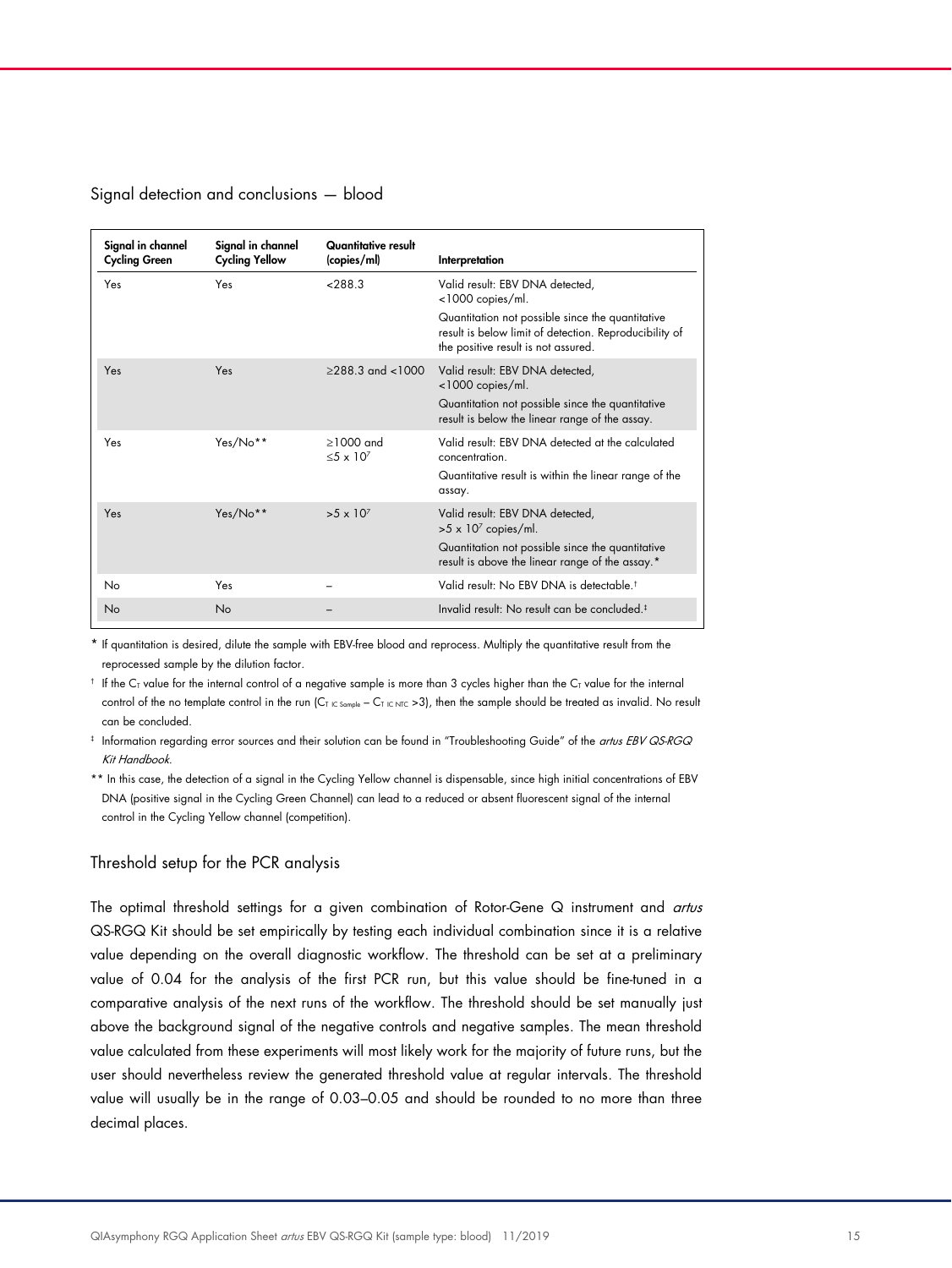#### **Quantitation**

The quantitation standards (EBV QS 1-4) in the *artus* EBV QS-RGQ Kit are treated as previously purified samples and the same volume is used (20 µl). To generate a standard curve on Rotor-Gene Q instruments, all 4 quantitation standards should be used and defined in the Edit Samples dialog box on the Rotor-Gene Q instrument as standards with the specified concentrations (see the instrument user manual).

Note: The quantitation standards are defined as copies/ $\mu$  in the eluate. The following equation has to be applied to convert the values determined using the standard curve into copies/ml of sample material.

|                      | Result in eluate (copies/µl) x Initial Elution Volume |
|----------------------|-------------------------------------------------------|
| Result in sample     | $(90 \text{ pl})$ *                                   |
| material (copies/ml) | Sample Volume (ml)                                    |

As a matter of principle, the initial sample volume should be entered in the equation above. This has to be considered when the sample volume has been changed prior to the nucleic acid extraction (e.g., reducing the volume by centrifugation or increasing the volume by adding to the volume required for the isolation).

For a multi-assay run where both CMV and EBV were assayed in the same PCR, make sure that samples are analyzed separately for CMV and EBV, with the corresponding quantitation standards.

## Conversion factor

1 copy/ml corresponds to 0.140 IU/ml for detection of EBV DNA derived from human EDTA whole blood on the Rotor-Gene Q. This conversion factor applies when adhering to the validated workflow as stated on this Application Sheet. The conversion factor is an approximation based on an average factor across the assay's dynamic range.

<span id="page-15-0"></span>\* The calculation is based on the initial elution volumes (90 µl).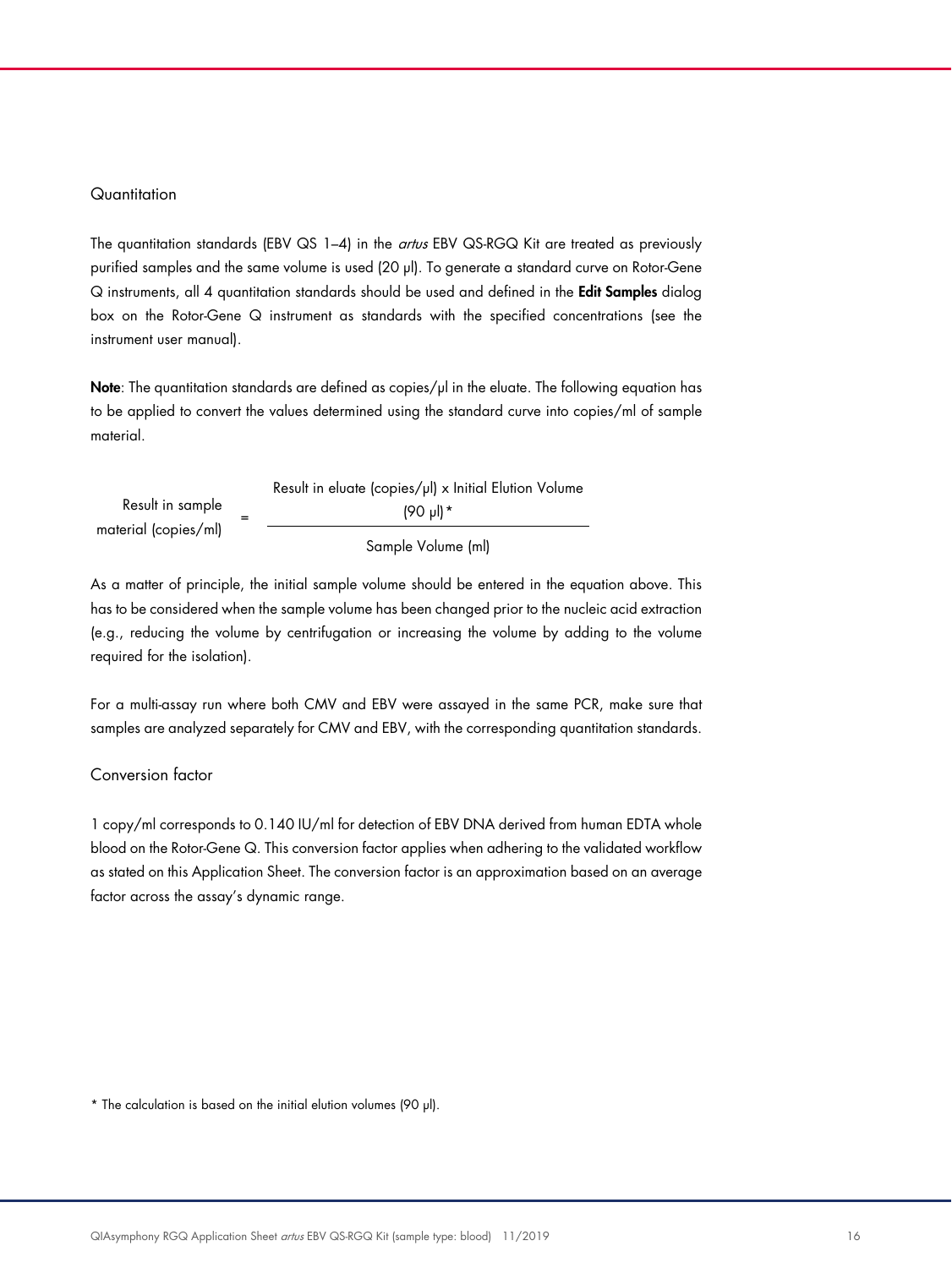

Examples of positive and negative PCR reactions

Detection of the quantitation standards (EBV QS 1-4) in fluorescence channel Cycling Green. NTC: No template control (negative control).



Detection of the internal control (IC) in fluorescence channel Cycling Yellow with simultaneous amplification of the quantitation standards (EBV QS 1–4). NTC: No template control (negative control).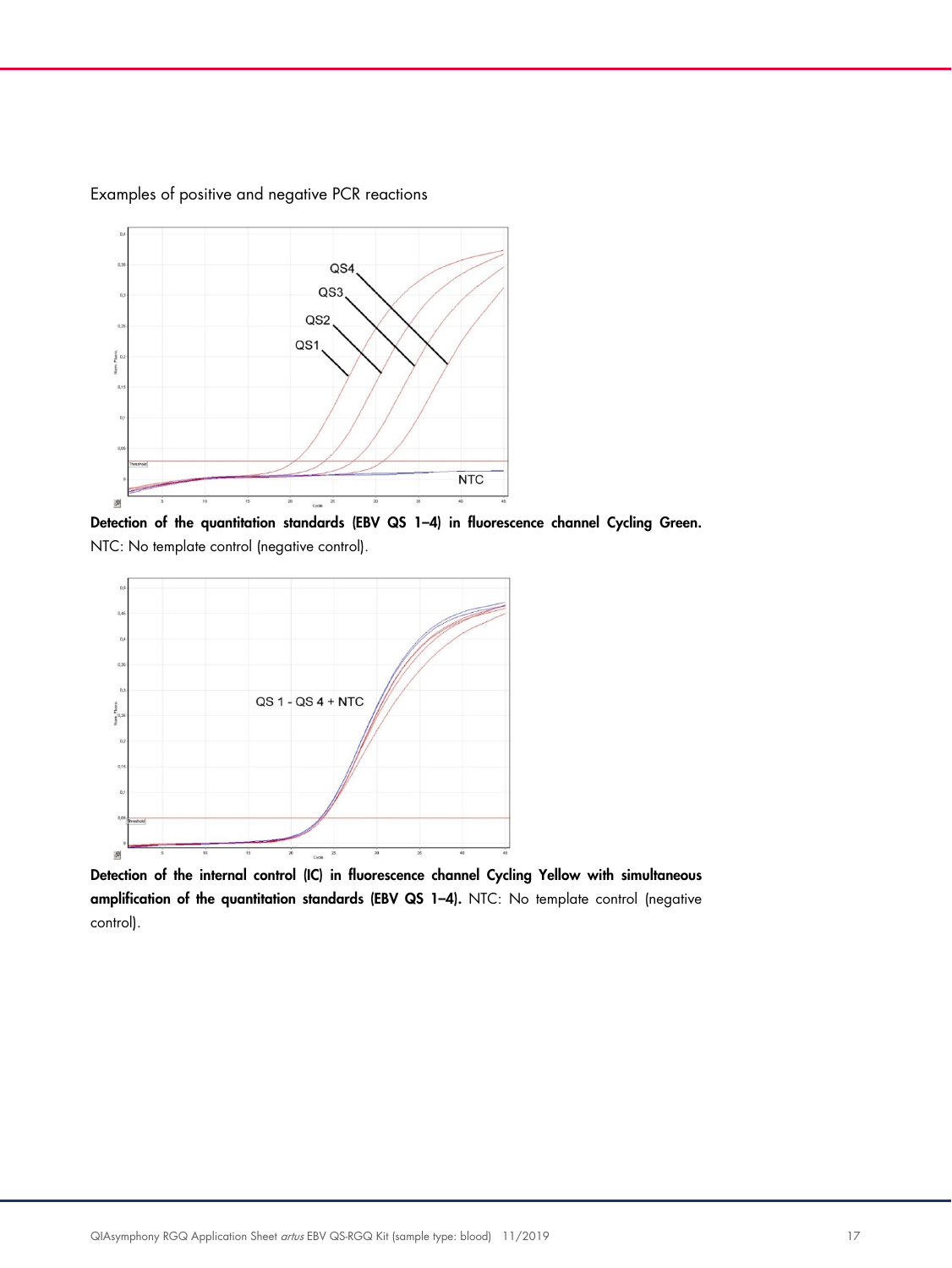**Notes**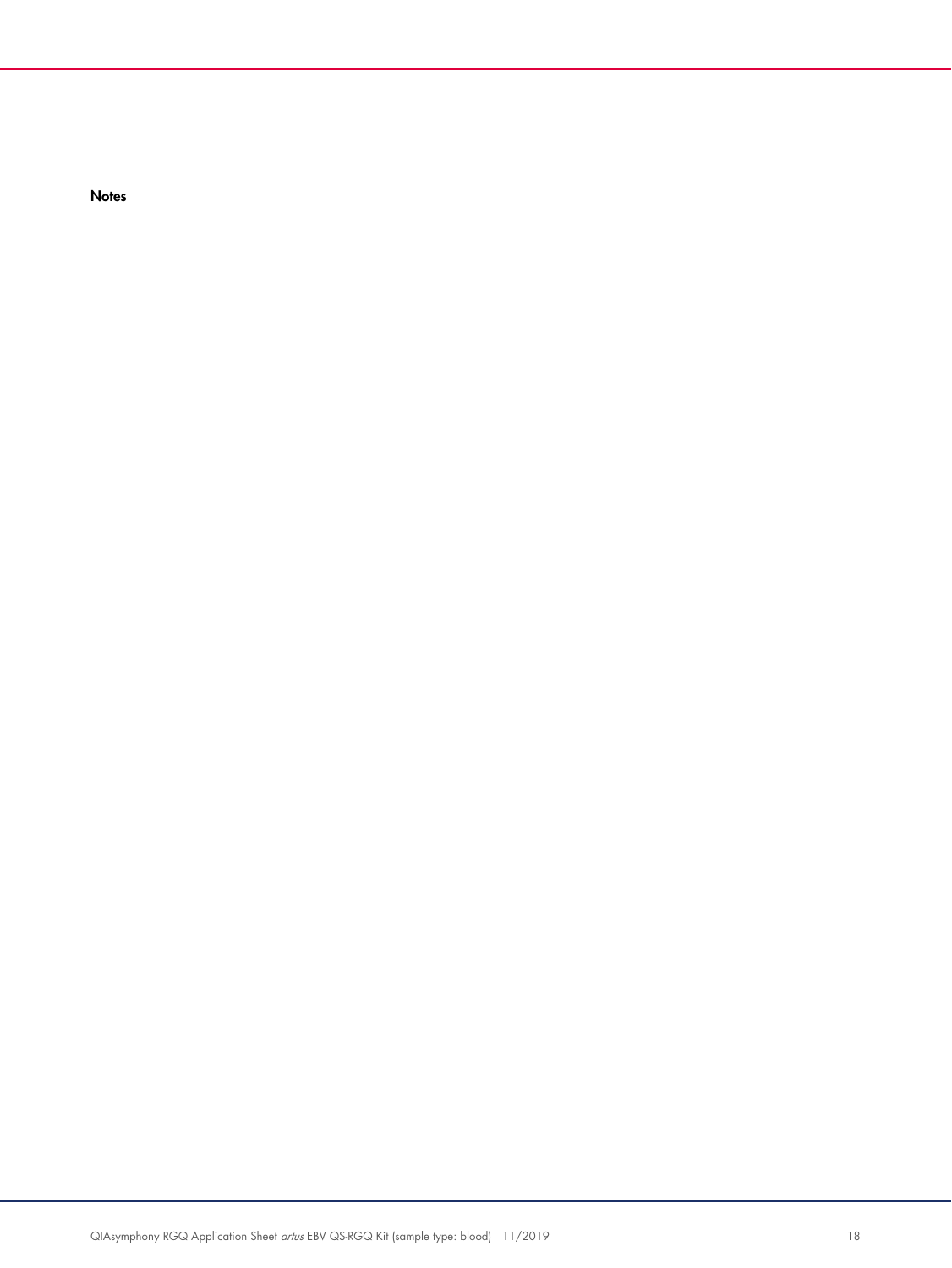# Document Revision History

| <b>Date</b>   | Changes                                                                           |
|---------------|-----------------------------------------------------------------------------------|
| R.<br>11/2019 | Updated artus EBV QS-RGQ Kit version from Version 1 to Version 2; Layout updates. |

For up-to-date licensing information and product-specific disclaimers, see the respective QIAGEN kit handbook or user manual. QIAGEN kit handbooks and user manuals are available at www.qiagen.com or can be requested from QIAGEN Technical Services or your local distributor.

Trademarks: QIAGEN®, Sample to Insighi®, QIAsymphony®, *artu®*, Rotor-Gene® (QIAGEN Group); BD™ (Becton, Dickinson and Company); Corning® (Corning Inc.); Sarstedi®<br>(Sarstedt AG and Co.). Registered names, trademarks, etc.